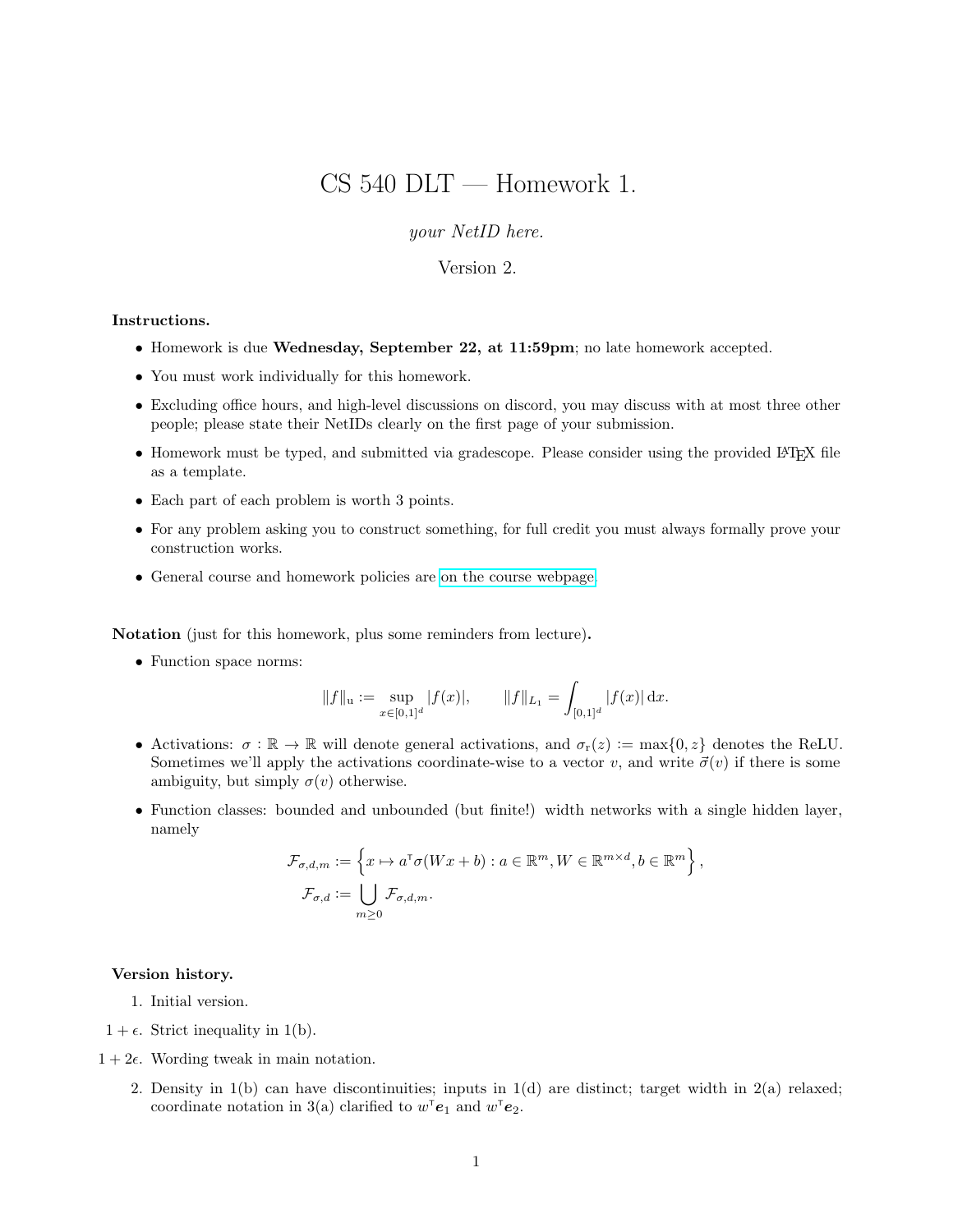#### 1. Miscellaneous short questions.

Recall our definition of population risk for binary classification problems: given a univariate loss  $\ell : \mathbb{R} \to \mathbb{R}$ ,

$$
\mathcal{R}_{\ell}(f) := \int \ell(yf(x)) d\mu(x, y) = \mathbb{E}\ell(Yf(X)).
$$

(a) (Strength of uniform norm.) Suppose  $\ell$  is  $\rho$ -lipschitz, and  $\mu$  is a probability measure on  $(x, y)$ with  $y \in \{-1, +1\}$  and  $x \in [0, 1]^d$ . Show

$$
\mathcal{R}_{\ell}(f) - \mathcal{R}_{\ell}(g) = \int \ell(yf(x)) \, \mathrm{d}\mu(x, y) - \int \ell(yg(x)) \, \mathrm{d}\mu(x, y) \leq \rho \|f - g\|_{\mathfrak{u}}.
$$

**Remark:** there exists a choice of  $\mu$ ,  $\ell$ , and f and g so that this is tight.

(b) (Weakness of  $L_1$  norm.) Let  $B > 0$  be given, and let  $\ell(z) := \ln(1 + \exp(-z))$  be the logistic loss. Construct a probability distribution over pairs  $(x, y)$  with  $x \in [0, 1]^d$  and  $y \in \{\pm 1\}$ , where the marginal density on x is continuous, and define a pair of functions  $f : \mathbb{R}^d \to \mathbb{R}$  and  $g : \mathbb{R}^d \to \mathbb{R}$  so that

$$
\mathcal{R}_{\ell}(f) - \mathcal{R}_{\ell}(g) > B||f - g||_{L_1}.
$$

Hint: "continuous" here means "continuous with respect to the Lebesgue measure"; e.g., you can make the density piecewise-constant over a partition of  $[0, 1]^d$ .

(c) (Deep, narrow networks.) Suppose  $f : [0, 1]^d \to \mathbb{R}$  can be written as a network with a single ReLU layer of width m, specifically  $f(x) = A_2 \vec{\sigma}_r(A_1 x + b_1)$  where  $A_1 \in \mathbb{R}^{m \times d}$  and  $A_2 \in \mathbb{R}^{1 \times m}$ . Construct a network with m ReLU layers and width  $d+3$  which also (exactly) computes f.

Remark: this reveals some convenient properties of ReLUs.

(d) (Easiness of fitting finite point sets.) Let labeled data  $((x_i, y_i))_{i=1}^n$  with  $x_i \in \mathbb{R}^d$  and  $y_i \in \mathbb{R}$  be given with all  $x_i$  distinct. Show that it is possible to choose  $w \in \mathbb{R}^d$  and scalars  $((a_j, b_j))_{j=1}^n$  so that

$$
f(x_i) = y_i \ \forall i
$$
, where  $f(x) := \sum_{j=1}^n a_j \mathbb{1}[w^\mathsf{T} x + b_j \ge 0].$ 

**Hint:** The difficulty is in showing we can use a single  $w$  across nodes; after that, you can apply Proposition 2.1 from the lecture notes (why?).

Remark: the construction may look wild, even if there exists some highly smooth function interpolating the points. Overall, there are many reasons why we try to fit functions everywhere and not just over a small finite set.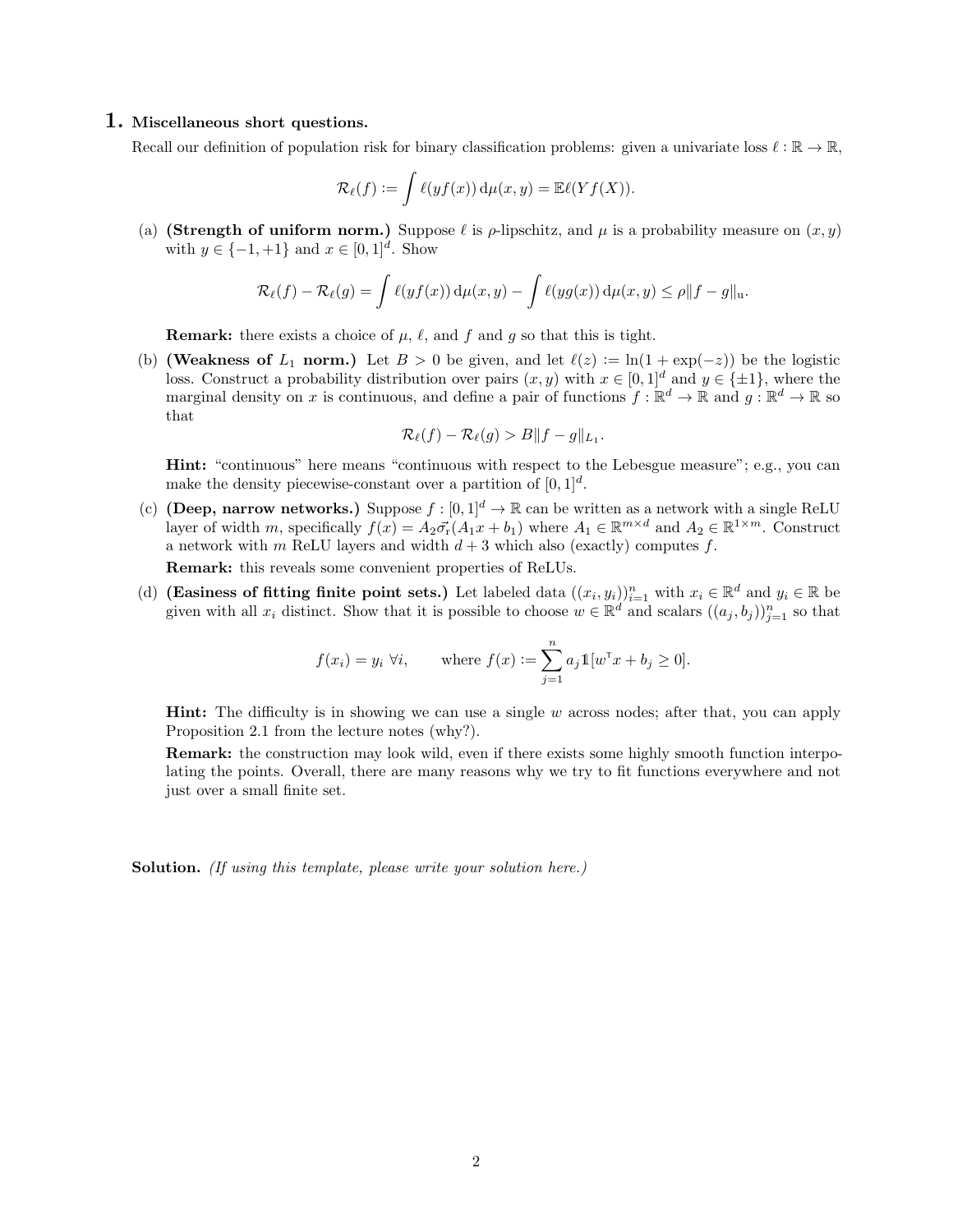# 2. Univariate approximation with shallow ReLU networks.

In lecture, we approximated differentiable or Lipschitz functions with threshold networks; here, we'll approximate twice-differentiable functions with ReLU networks.

Throughout, suppose  $g : \mathbb{R} \to \mathbb{R}$  is an arbitrary twice-differentiable function with  $g(0) = g'(0) = 0$ .

(a) Suppose  $|g''| \leq \beta$  over [0,1], and let  $\epsilon > 0$  be given. Prove that there exists a ReLU network  $f(x) := \sum_{i=1}^{m} a_i \sigma_r(x - b_i)$  with

$$
m \le \left\lceil \frac{\beta}{\epsilon} \right\rceil
$$
 and  $\|f - g\|_u \le \epsilon$ .

**Remark:** you may assume  $g''$  is continuous, though it is not necessary. **Remark:** can you get away with smaller widths  $\lceil \sqrt{\frac{\beta}{\epsilon}} \rceil$  or even  $\lceil \frac{\beta}{\sqrt{\epsilon}} \rceil$ ?

- (b) Using the previous part, show that for any  $\epsilon > 0$  and for any  $h : \mathbb{R}^d \to \mathbb{R}$  of the form  $h(x) :=$  $\sum_{j=1}^m a_j \exp(w_j^{\intercal} x + b_j)$ , there exists  $f(x) := \sum_{i=1}^N r_i \sigma_r(v_i^{\intercal} x + s_i)$  with  $||f - h||_u \le \epsilon$ . Remark: combining this with Lemma 2.3 from lecture implies shallow ReLU networks are universal approximators.
- (c) Prove the infinite-width exact representation  $g(x) = \int \sigma_r(x b)g''(b) db$ .
- (d) Using the previous part and the sampling tools in section 3.3 of the lecture notes, prove that for any  $\epsilon > 0$ , there exists a ReLU network  $f(x) := \sum_{i=1}^{m} a_i \sigma_r(x - b_i)$  with

$$
m \le \left[\frac{1}{3\epsilon} \left[ \int_0^1 |g''(x)| dx \right]^2 \right]
$$
 and  $\int_0^1 (f(x) - g(x))^2 dx \le \epsilon$ .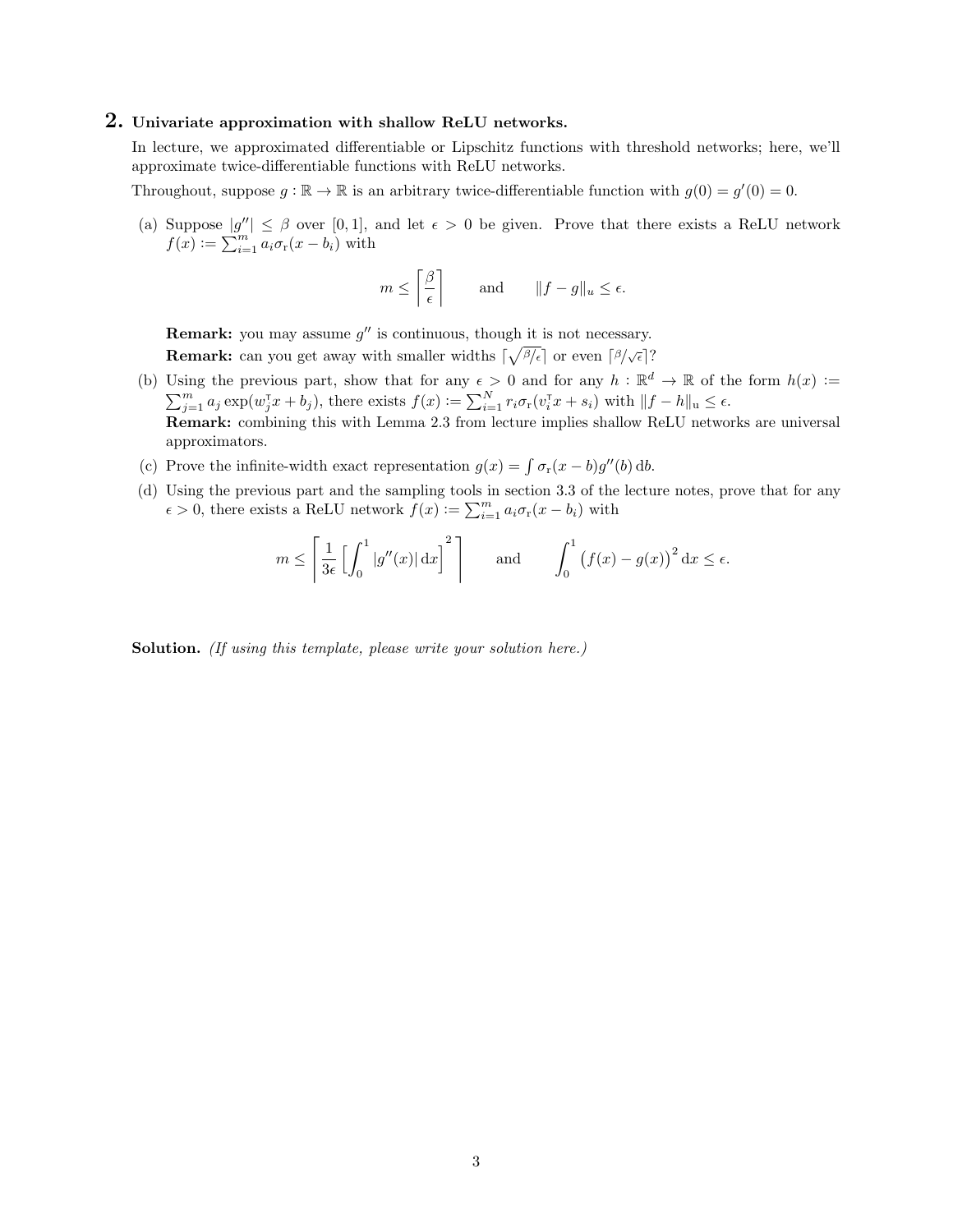## 3. NTK with general activations.

As in the NTK lectures, recall that the kernel corresponding to a shallow network with arbitrary activation has the form

$$
k(x, x') := x^{\mathsf{T}} x' \mathbb{E}_w \sigma'(w^{\mathsf{T}} x) \sigma'(w^{\mathsf{T}} x'),
$$

where  $w \in \mathbb{R}^d$  is a standard Gaussian random vector, thus  $\mathbb{E}w = 0$  and  $\mathbb{E}w w^{\mathsf{T}} = I$ .

Throughout this problem, suppose  $||x|| = 1$  (this includes  $||x'|| = 1$  in part (a)).

(a) Prove 
$$
k(x, x') = x^{\mathsf{T}} x' \mathbb{E}_w \left[ \sigma'(w^{\mathsf{T}} \mathbf{e}_1) \sigma' \left( w^{\mathsf{T}} \mathbf{e}_1 x^{\mathsf{T}} x' + w^{\mathsf{T}} \mathbf{e}_2 \sqrt{1 - (x^{\mathsf{T}} x')^2} \right) \right]
$$
, where  $\mathbf{e}_1$  and  $\mathbf{e}_2$  are standard basis vectors.

Hint: rotational invariance of the Gaussian!

**Technical note:** if you wish, you can assume  $\sigma$  has at most countably many points of nondifferentiability; since w has a continuous distribution, the integral may still be computed.

**Remark:** The kernel therefore only interacts with x and  $x'$  via  $x^T x'$ , which is pretty interesting!

(b) Let points  $(x_1, \ldots, x_n)$  be given as well as labels  $(y_1, \ldots, y_n)$  with  $y_i \in \{\pm 1\}$ , and suppose  $\sigma(z)$  $\max\{0, z\}$ , the ReLU. Recall that the the NTK predictor of width m will have the form (ignoring scaling)

$$
f(x) := \sum_{j=1}^{m} v_j^{\mathsf{T}} x \sigma'(w_j^{\mathsf{T}} x),
$$

where  $(w_1, \ldots, w_m)$  are IID Gaussian, and  $(v_1, \ldots, v_m)$  are parameters. Suppose there exists a pair  $(x_i, x_j)$  with  $y_i \neq y_j$  and the angle between  $x_i$  and  $x_j$  is at most  $\delta > 0$ . Prove that with probability at least  $1 - m\delta/\pi$ , it is impossible to find  $(v_1, \ldots, v_m)$  with  $\sum_i ||v_i||_2 \leq 1/\delta$  so that  $f(x_i) = y_i$  for all i.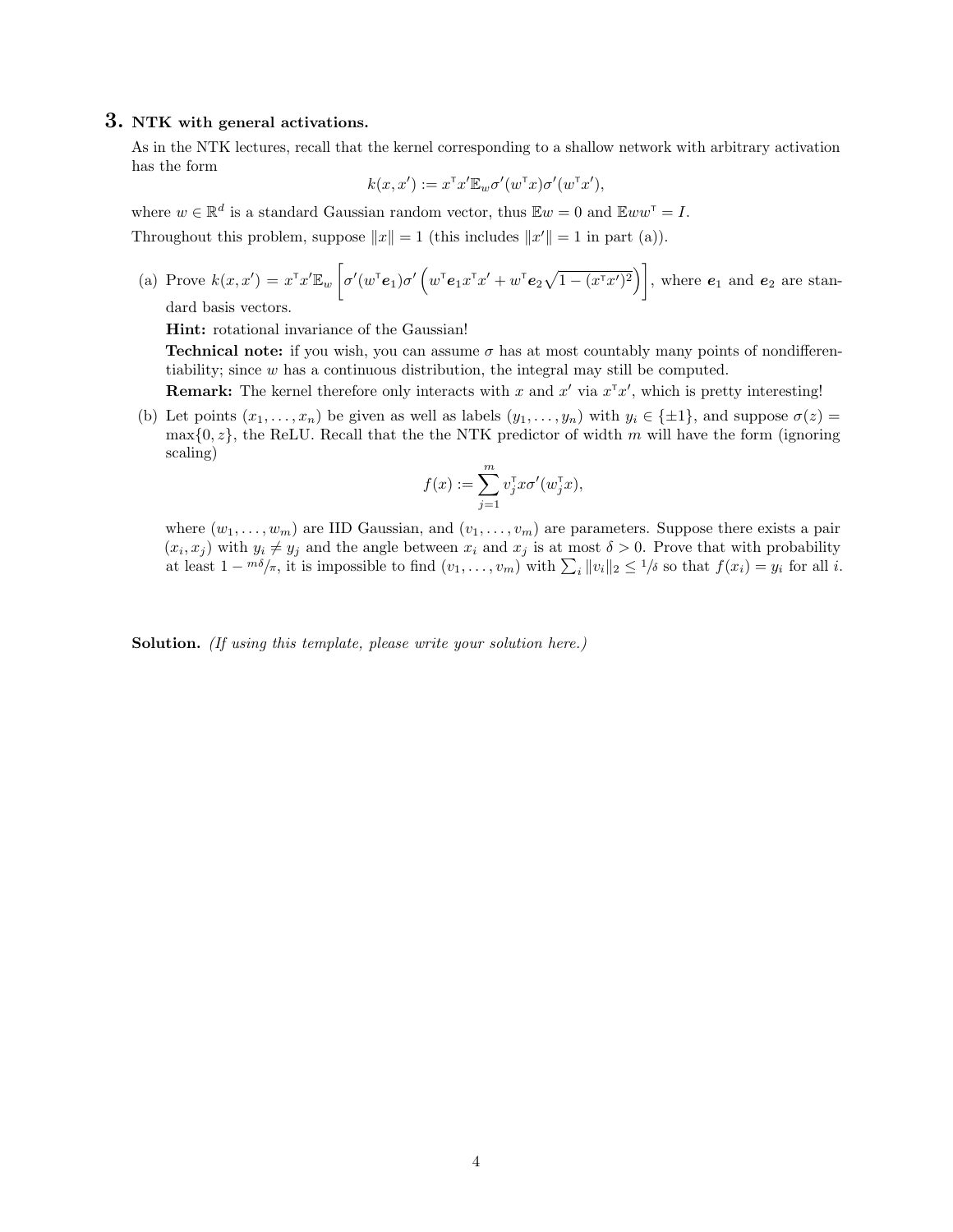#### 4. Monomials and uniform approximation via derivatives.

This problem gives the basics of an approach that says: if your activation is not a polynomial, then you can approximate anything. The idea is that non-polynomial activations can approximate polynomials of arbitrary degree. Moreover, as this problem develops an alternative to the Stone-Weierstrass approach, do not apply Stone-Weierstrass within your proof!

Recall the notation  $\mathcal{F}_{\sigma,d}$  from section 2.2 of the lecture notes. Here are some useful analysis facts for this question:

- Continuous functions are uniformly continuous and bounded (moreover attaining their suprema/infima) on compact sets.
- To say a function f is  $C^{\infty}$  means all derivatives exist (and are continuous). If  $\sigma$  is  $C^{\infty}$ , then so is every  $f \in \mathcal{F}_{\sigma,1}$ .

Throughout this problem, suppose  $\sigma$  is  $C^{\infty}$  and  $\sigma^{(n)} \neq 0$ , meaning the  $n^{(\text{th})}$  derivative is not identically the zero function for every nonnegative integer  $n$ .

(a) (Closed under a single derivative.) Let  $f \in \mathcal{F}_{\sigma,1}$  and any  $w \in \mathbb{R}$  and any  $\epsilon > 0$  be given, and define  $h(x) := xf'(wx)$  (the mapping  $x \mapsto \partial \overline{\partial} f(rx)|_{r=w}$ ). Prove that there exists  $g \in \mathcal{F}_{\sigma,1}$  so that  $||h - g||_u \leq \epsilon.$ 

**Hint:** consider the definition of  $\partial/\partial r f(rx)|_{r=w}$  in terms of limits, and see how it interacts with an exact (integral remainder) Taylor expansion. Via the analysis facts above, you can conveniently bound the remainder term. Use this to construct an appropriate  $g \in \mathcal{F}_{\sigma,1}$ , and prove that it works.

(b) (Closed under derivatives.) For every real  $w, b \in \mathbb{R}$  and positive integer n, define

$$
h_{n,w,b}(x):=x^n\sigma^{(n)}(wx-b)=\frac{\partial^n}{\partial r^n}\sigma(rx-b)\big|_{r=w}
$$

.

Show that for any  $(w, b, \epsilon, n)$ , there exists  $g \in \mathcal{F}_{\sigma,1}$  with  $||g - h_{n,w,b}||_{\mathfrak{u}} \leq \epsilon$ .

Hint: combine the previous part with an induction on n and some careful reasoning about approximations.

(c) (**Monomials.**) Prove that for any positive integer n and real  $\epsilon > 0$ , there exists  $g \in \mathcal{F}_{\sigma,1}$  so that  $||g - p_n||_u \leq \epsilon$  where  $p_n(x) = x^n$ .

**Hint:** use the previous part, and double check the conditions on  $\sigma$ .

(d) (Universal approximation.) Show that for any  $\epsilon > 0$  and any  $g : \mathbb{R}^d \to \mathbb{R}$  of the form  $g(x) :=$  $\sum_{j=1}^m a_j \exp(w_j^{\mathsf{T}} x + b_j)$ , there exists  $f \in \mathcal{F}_{\sigma,d}$  with  $||f - g||_u \leq \epsilon$ .

Hint: use Taylor's theorem to approximate exp with polynomials and invoke the previous part, and otherwise proceed similarly to question 2(b).

Remark: from here we can again apply Lemma 2.3 from the lecture notes, and obtain an incomparable universal approximation theorem as compared with Theorem 2.1 in the lecture notes, since we have required  $\sigma$  to be  $C^{\infty}$  on the one hand, but do not need the well-behaved limits required there. Can we relax the  $C^{\infty}$  condition in this proof?